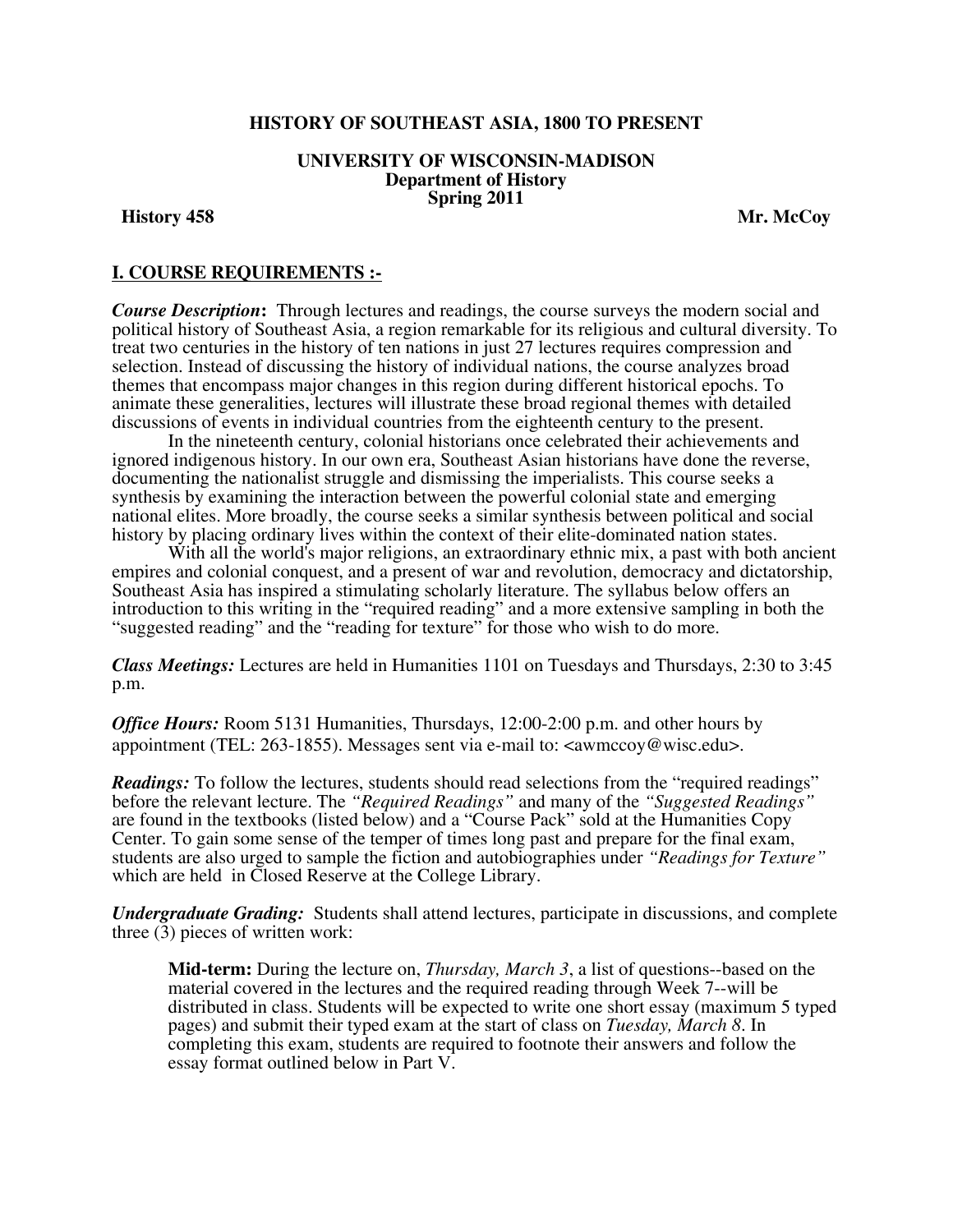**Essay:** At the start of lecture on *Thursday, April 7*, students will submit a one-page outline for their major essays with a one-paragraph abstract of the argument, an outline of the paper's main points, and a preliminary bibliography. Students who have questions are urged to come to office hours to discuss these outlines with the instructor.

At the start of lecture on *Tuesday, April 19*, students shall submit a 2,500 word research essay (about 8 to 10 pages) with footnotes and bibliography. A list of topics is appended below in Part IV, and the format for the essays is detailed in Part VI below.

**Final Exam:** Students shall take a two-hour final examination on *Sunday, May 8, from 7:45- 9:45 a.m.,* at a place to be announced. Students will be required to answer three questions— $(1)$  one on a broad theme from the lectures,  $(2)$  a multi-part question requiring summaries of the arguments from some of the "Required Readings" listed below, and (3.) a reflection on how literature illuminates history based on any three of the "Texture Readings."

**Final Grade:** Mark in the course shall be computed as follows:

| --mid-term exam:    | $20\%$ |
|---------------------|--------|
| --research essay:   | $30\%$ |
| --final exam:       | $20\%$ |
| --discussion grade: | $30\%$ |

*Graduate Grading:* Graduate students shall submit a 5,000 word research essay with notes and annotated bibliography examining the interface between theory and empirical evidence for a major theme in the course. The instructor must approve paper topics in advance.

## *Text Books (Sold at Rainbow Bookstore):*

Anderson, Benedict, **Imagined Communities** (New York, 2007). Reid, Anthony, **Southeast Asia in the Age of Commerce, 1450-1680: Volume Two: Expansion and Crisis** (New Haven, 1993).

Steinberg, David, ed., **In Search of Southeast Asia** (Honolulu, 1985).

Tarling, Nicholas, ed., **The Cambridge History of Southeast Asia: Volume Two, Part 1, Volume 2, Part 1, From c.1800 to the 1930s** (Cambridge, 2000).

## *Reference Volumes:*

Hall, D.G.E., **A History of Modern Southeast Asia** (London, 1981). Reid, A.J.S., **Southeast Asia in the Age of Commerce 1450-1680, Volume One: The Lands Below the Winds** (New Haven, 1988)**.** 

# **II. REQUIRED READINGS: {N.B.: Readings in the Course Pack\*}:-**

## **WEEK 1 (January 18): UNDER MT. MERU--THE TRADITIONAL STATE**

*Required Reading:*

Heine-Geldern, Robert , "Conceptions of State and Kingship in Southeast Asia," **Far Eastern Quarterly** 2:1 (1942) , pp. 15-30.\*

Lieberman, Victor, **Strange Parallels: Southeast Asia in Global Context, c. 800-1830. Vol. 1** (Cambridge, 2003), pp. 1-66.\*

Reid, A.J.S., **Southeast Asia in the Age of Commerce 1450-1680, Volume One: The Lands Below the Winds** (New Haven, CT, 1988), pp. 1-10.\*

Steinberg, David J., ed., **In Search of Southeast Asia** (Honolulu, 1987), pp. 1-6, 9-48, 60-90.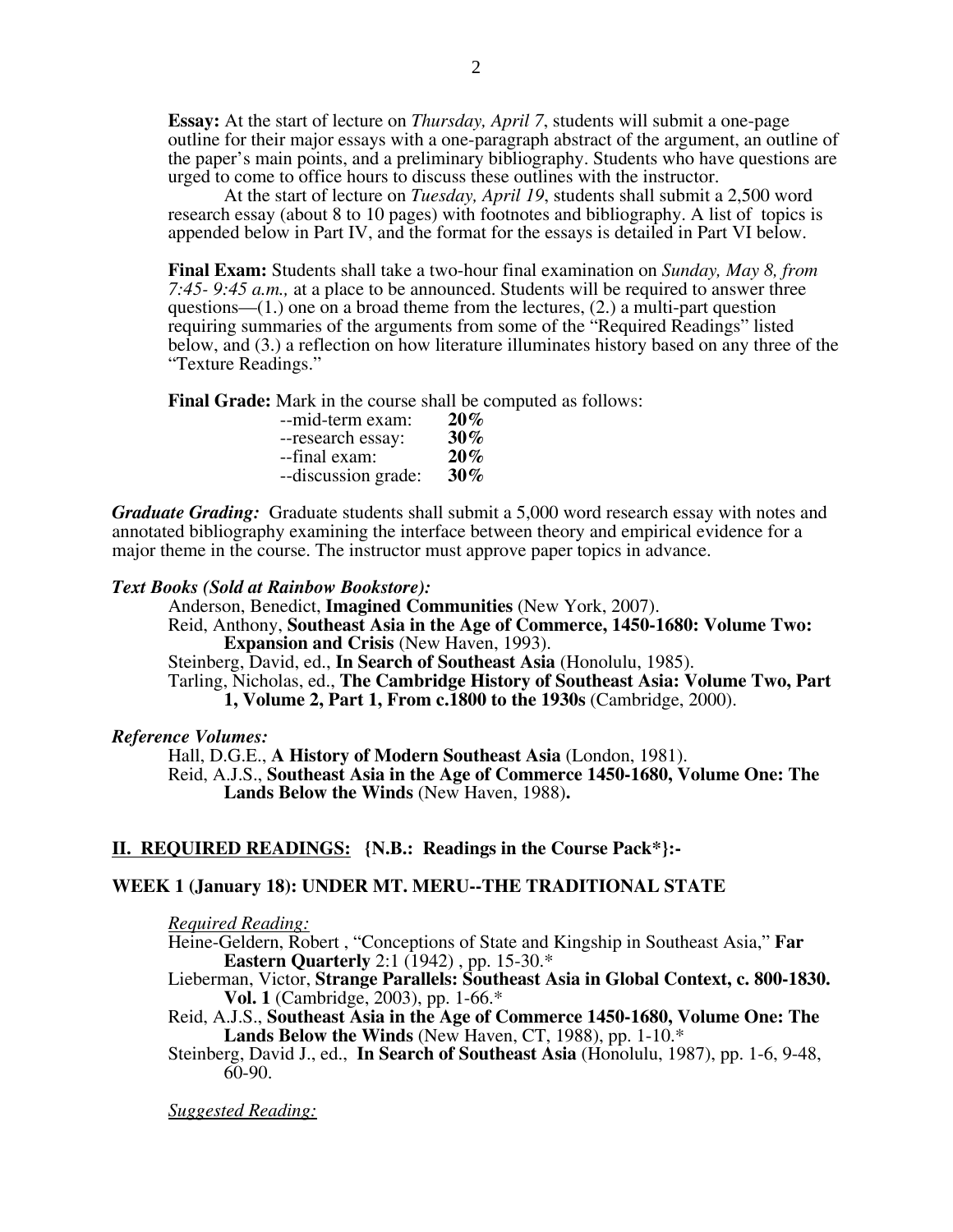Anderson, Benedict, "The Idea of Power in Javanese Culture," in, Claire Holt, ed., **Culture and Politics in Indonesia** (Ithaca, NY, 1972), pp. 1-70.

Anderson, Benedict, "Introduction," **The Spectre of Comparisons: Nationalism, Southeast Asia and the World** (London, 1998), pp. 1-26.

Benda, Harry, "The Structure of Southeast Asian History: Some Preliminary Observations," **Continuity and Change in Southeast Asia: Collected Journal Articles of Harry J. Benda** (New Haven, 1972), pp. 121-53.

#### **WEEK 2 (January 25): EUROPEAN EMPIRES**

#### *Required Reading:*

- Phelan, John Leddy, **The Hispanization of the Philippines** (Madison, 1967), pp. 3-28, 41-71.\*
- Reid, Anthony, **Southeast Asia in the Age of Commerce, 1450-1680: Volume Two: Expansion and Crisis** (New Haven, 1993), pp. 1-61.

Steinberg, David J., ed., **In Search of Southeast Asia** (Honolulu, 1987), pp. 49-59, 91- 95.

## *Suggested Reading:*

Andaya, Leonard Y, "Interactions with the Outside World and Adaptation in Southeast Asian Society, 1500-1800," in, Nicholas Tarling, ed., **The Cambridge History of Southeast Asia: Volume One** (Cambridge, 1992), pp. 345-95.

Braudel, Fernand, **The Perspective of the World: Civilization and Captialism--15th-18th Century, Volume 3** (New York, 1984), pp. 386-87, 484-535.

Cushner, Nicholas P., **Spain in the Philippines** (Quezon City , 1971), pp. 127-52.

Ricklefs, M.C., **A History of Modern Indonesia Since c. 1300** (Stanford, 1993), pp. 22- 31, 61-80.

### **WEEK 3 (February 1): ISLANDS IN THE EARLY MODERN AGE**

#### *Required Reading:*

- Andaya, Barbara Watson, "Political Development between the Sixteenth and Eighteenth Centuries," in, Nicholas Tarling, ed., **The Cambridge History of Southeast Asia: Volume One** (Cambridge, 1992), pp. 403-54.\*
- Reid, A.J.S., "Economic and Social Change, c. 1400-1800," in, Nicholas Tarling, ed., **The Cambridge History of Southeast Asia: Volume One** (Cambridge, 1992), pp. 460-504.\*

Steinberg, David J., ed., **In Search of Southeast Asia** (Honolulu, 1987), pp. 139-170.

#### *Reading for Texture:*

Baum, Vicki, **Tale of Bali,** Basil Creighton, trans. (New York, 1938),pp. 395-417. Conrad, Joseph, **Lord Jim** (London, 1900), chapters 21-45.

- Carey, Peter, "Waiting for the 'Just King': The Agrarian World of South-Central Java from Giyanti (1755) to the Java War (1825-30), **Modern Asian Studies** 20, no. 1 (1986), pp. 59-137.
- Cushner, Nicholas P., **Spain in the Philippines** (Quezon City , 1971), pp. 101-26, 153- 85.
- Phelan, James L., **The Hispanization of the Philippines** (Madison, WI, 1959), pp. 105- 35.
- Reid, Anthony, **Southeast Asia in the Age of Commerce, 1450-1680: Volume Two: Expansion and Crisis** (New Haven, 1993), pp. 62-131.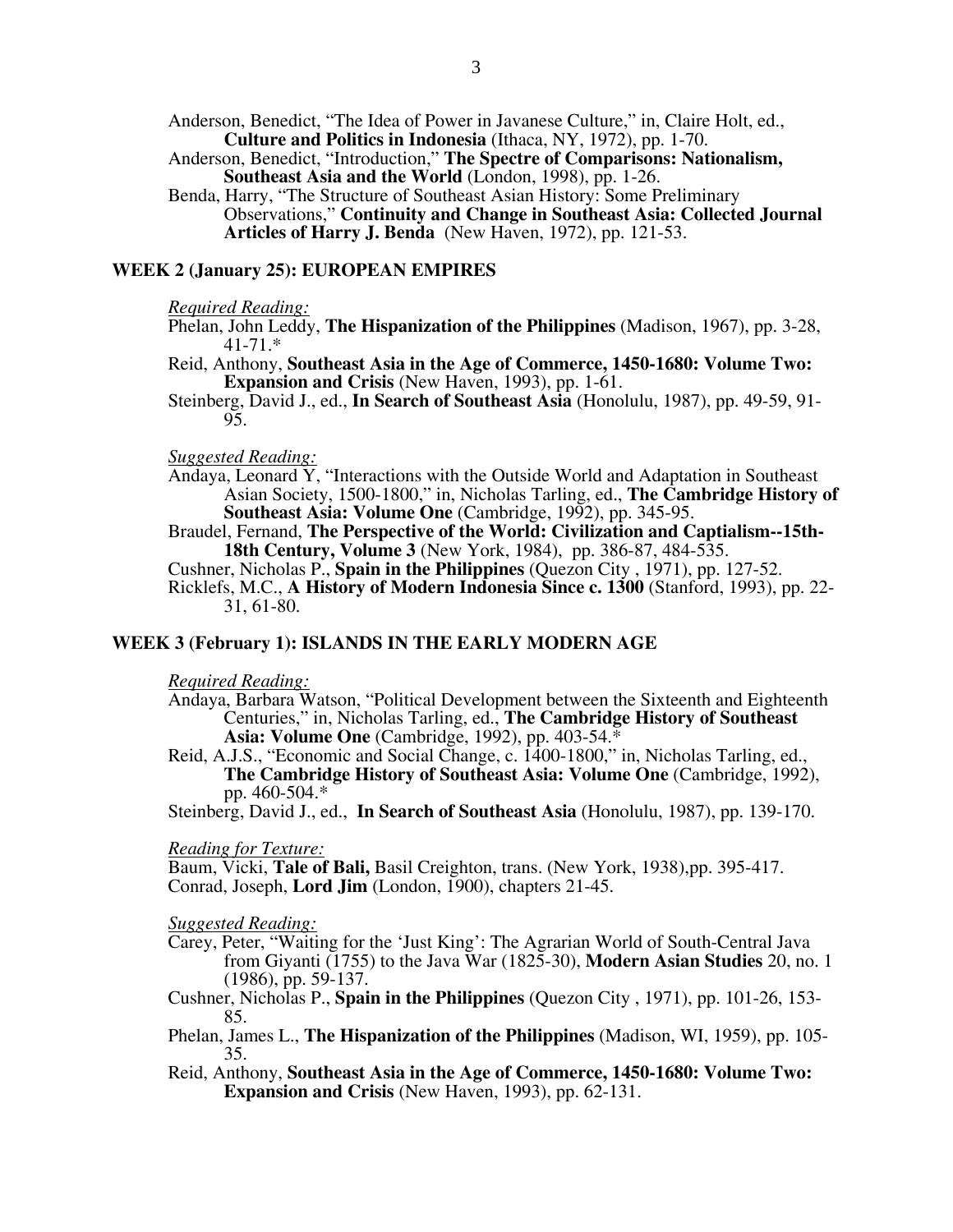Ricklefs, M.C., **A History of Modern Indonesia Since c. 1300** (Stanford, 1993), pp. 81- 118.

Scott, William Henry, **Barangay: Sixteenth-Century Philippine Culture and Society** (Quezon City, 1994), pp. 127-57.

Warren, James, "Slavery and the Impact of External Trade: The Sulu Sultanate in the 19th Century," in, A.W. McCoy and E.C. de Jesus, eds., **Philippine Social History: Global Trade and Local Transformations** (Honolulu, 1982), pp. 415- 44.

#### **WEEK 4 (February 8): MAINLAND RESPONSE TO COLONIALISM**

#### *Required Reading:*

Reid, A.J.S., **Southeast Asia in the Age of Commerce, 1450-1680. Volume Two: Expansion and Crisis** (New Haven, 1993), pp. 202-66.

Steinberg, David J., ed., **In Search of Southeast Asia** (Honolulu, 1987), pp. 99-138.

Yoneo Ishii, "History and Rice Growing," in, Yoneo Ishii, ed., **Thailand: A Rice-Growing Society** (Honolulu, 1978), pp. 15-39.\*

#### *Reading for Texture:*

Landon, Margaret, **Anna and the King of Siam** (New York: John Day, 1944), pp. 1-3, 23-78.

#### *Suggested Reading:*

- Anderson, Benedict, "Studies in the Thai State: The State of Thai Studies," in, Eliezer B. Ayal, ed., **The Study of Thailand: Analyses of Knowledge, Approaches and Prospects** (Athens, OH, 1978), pp. 193-257.
- Lieberman, Victor, "Local Integration and Eurasian Analogies: Structuring Southeast Asian History, c.1350-c.1830," **Modern Asian Studies** 27, no. 3 (1993), pp. 475- 572.
- Winichakul, Thongchai, **Siam Mapped: A History of the Geo-Body of a Nation** (Honolulu, 1994), pp. 62-80.

### **WEEK 5 (February 15): ECOLOGICAL & ECONOMIC TRANSFORMATIONS**

#### *Required Reading:*

- Adas, Michael, **The Burma Delta: Economic Development and Social Change on an Asian Rice Frontier, 1852-1941** (Madison, WI, 1974), pp. 3-38.\*
- Elson, Robert, "International Commerce, the State, and Society: Economic and Social Change," in, Nicholas Tarling, ed., **The Cambridge History of Southeast Asia: Volume Two** (Cambridge, 1992), pp. 127-191.
- McCoy, Alfred W., "Introduction," in, Alfred McCoy & Ed. C. de Jesus, eds., **Philippine Social History** (Honolulu, 1982), pp. 1-14.\*
- Reid, Anthony, **Southeast Asia in the Age of Commerce, 1450-1680: Volume Two: Expansion and Crisis** (New Haven, 1993), pp. 267-325.

#### *Reading for Texture:*

Lederer, William J. and Eugene Burdick, **The Ugly American** (New York, 1958), pp. 205-231.

Jose, F. Sionel, **Po-on** (Manila, 1984 ), Part I (chapters 3-9).

*Suggested Reading:* 

Brocheux, Pierre, **The Mekong Delta: Ecology, Economy, and Revolution, 1860-1960** (Madison, WI, 1995), pp. 1-50.

Cushner, Nicholas P., **Spain in the Philippines** (Quezon City , 1971), pp. 186-209.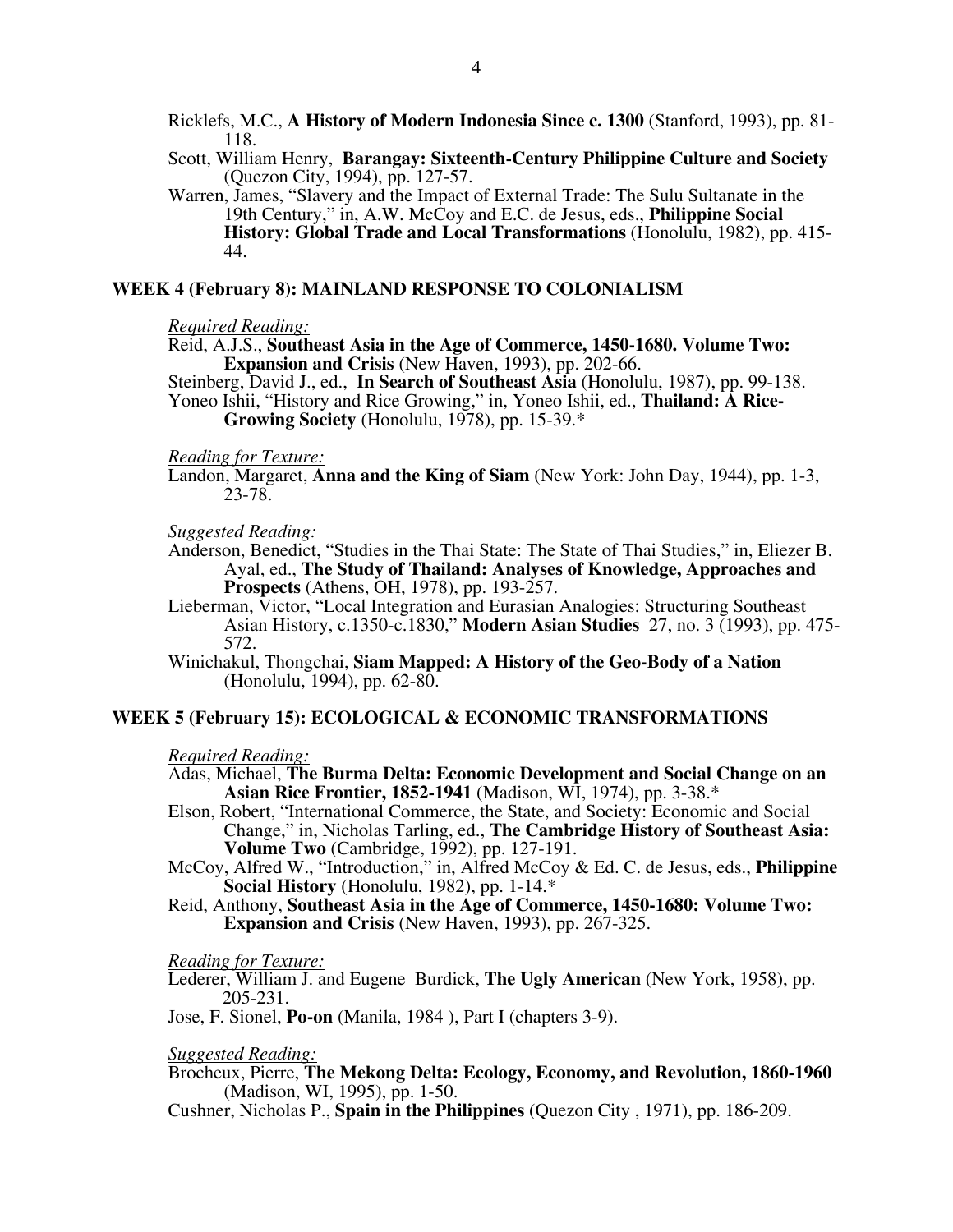McLennan, Marshall S., "Changing Human Ecology on the Central Luzon Plain: Nueva Ecija, 1705-1939," in, A.W. McCoy and E.C. de Jesus, eds., **Philippine Social History: Global Trade and Local Transformations** (Honolulu, 1982), pp. 57- 91.

Steinberg, David J., ed., **In Search of Southeast Asia** (Honolulu, 1987), pp. 219-44. Wolf, Eric, **Europe and the People Without History** (Berkeley, 1982), pp. 310-53.

## **WEEK 6 (February 22): PLANTATION & PROLETARIAT**

## *Required Reading:*

Geertz, Clifford, **Agricultural Involution** (Berkeley, 1963), pp. 12-37, 83-123.\* Murphey, Rhoads, "Traditionalism and Colonialism: Changing Urban Roles in Asia," **Journal of Asian Studies** 29:1 (1969), pp. 67-84.\*

Steinberg, David J., ed., **In Search of Southeast Asia** (Honolulu, 1987), pp. 247-68.

### *Reading for Texture:*

- Maugham, W. Somerset, **The Complete Short Stories W. Somerset Maugham** (New York, 1934), pp. 184-216 ("The Letter"), 641-70 ("Footprints in the Jungle.")
- Marr, David G., ed., **The Red Earth: A Vietnamese Memoir of Life on a Colonial Rubber Plantation**, by Tran Tu Binh, John Spragens, Jr., trans. (Athens, OH, 1985), pp. 15-45.
- Multatuli, **Max Havelaar; or, The Coffee Auctions of the Dutch Trading Company** (Amherst, 1982), pp. 62-77, 114-32.
- Szekely, Ladislao, **Tropic Fever: The Adventures of a Planter in Sumatra**, Marion Saunders, trans. (New York, 1979), pp. 45-111.
- Vu Trong Phung, "Household Servants," in, Greg Lockhart and Monique Lockhart, trans., **The Light of the Capital** (New York, 1996), pp. 121-156.

#### *Suggested Reading:*

- Knight, G.R., "The Java Sugar Industry as a Capitalist Plantation: A Reappraisal," in, E. Valentine Daniel, Henry Bernstein, and Tom Brass, eds., **Plantations, Proletarians and Peasants in Colonial Asia** (London, 1992), pp. 68-86.
- Murray, Martin J., "'White Gold' or 'White Blood'?: The Rubber Plantations of Colonial Indochina, 1910-40," in, E. Valentine Daniel, Henry Bernstein, and Tom Brass, eds., **Plantations, Proletarians and Peasants in Colonial Asia** (London, 1992), pp. 41-67.
- Ricklefs, M.C., **A History of Modern Indonesia Since c. 1300** (Stanford, 1993), pp. 119-30.
- Scott, James C., **Moral Economy of the Peasant** (New Haven, CT, 1976), pp. 56-90.

### **{N.B.: Thursday, March 3, Take-Home Midterm Exam Distributed in Class}**

## **WEEK 7 (March 1): HIGH COLONIALISM**

#### *Required Reading:*

Friend, Theodore, **Blue Eyed Enemy: Japan Against the West in Java and Luzon, 1942-1945** (Princeton, 1988), pp. 14-53.\*

Steinberg, David J., ed., **In Search of Southeast Asia** (New York, 1971), pp. 173-218.

Trocki, Carl A., "Political Structures in the Nineteenth and Early Twentieth Centuries," in, Nicholas Tarling, ed., **The Cambridge History of Southeast Asia: Volume Two** (Cambridge, 1992), pp. 79-127.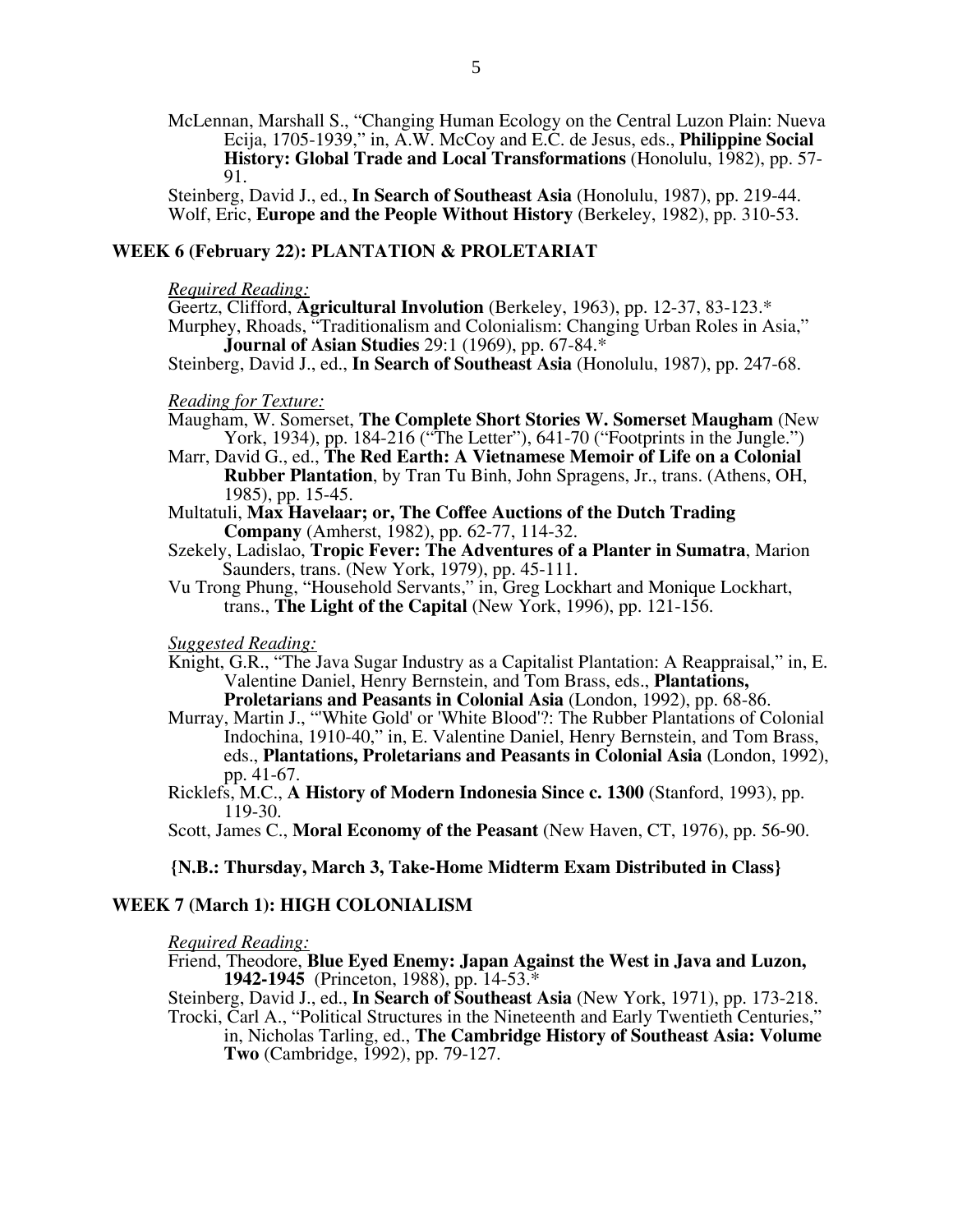*Reading for Texture:* 

Maugham, W. Somerset,**The Complete Short Stories W. Somerset Maugham** (New York, 1934), pp. 267-95 ("The Outstation"), 296-321 ("The Yellow Streak.")

Orwell, George, "Shooting an Elephant," **A Collection of Essays by George Orwell** (New York, 1954), pp. 154-62.

Orwell, George, **Burmese Days** (London, 1934), chapters 1-3.

Tam Lang, "I Pulled a Rickshaw," in, Greg Lockhart and Monique Lockhart, trans., **The Light of the Capital** (New York, 1996), pp. 51-120.

#### *Suggested Reading:*

May, Glenn A., **Social Engineering in the Philippines: The Aims, Execution, and** 

**Impact of American Colonial Policy, 1900-1913** (Westport, 1980), pp. 3-38. Ricklefs, M.C., **A History of Modern Indonesia Since c. 1300** (Stanford, 1993), pp. 131-62.

Sutherland, Heather, **The Making of a Bureaucratic Elite** (Singapore, 1979), pp. 1-18. Taylor, Robert H., **The State in Burma** (Honolulu, 1987), pp. 66-147.

**{N.B.: Tuesday, March 8, Midterm Exam Due at Start of Class}**

## **WEEK 8 (March 8): ORIGINS OF NATIONALISM**

*Required Reading:* 

Anderson, Benedict, **Imagined Communities: Reflections on the Origin and Spread of Nationalism** (London, 1983), pp. 1-46.

Benda, Harry, "Political Elites in Colonial Southeast Asia," **Continuity and Change in Southeast Asia: Collected Journal Articles of Harry J. Benda** (New Haven, 1972), pp. 186-204.\*

Cushner, Nicholas P., **Spain in the Philippines** (Quezon City, 1971), pp. 210-29.\*

Steinberg, David J., ed., **In Search of Southeast Asia** (Honolulu, 1987), pp. 247-81, 292-311.

*Reading for Texture:* 

Rizal, Jose, **Noli Me Tangere** (Makati City, 1996), pp. 31-40 (chapter 6), 123-30 (chapter 21), 423-31 (chapter 50).

Truong Buu Lam, **Patterns of Vietnamese Response to Foreign Intervention: 1858- 1900** (New Haven, 1967), pp. 66-72.

*Suggested Reading:* 

Ileto, Reynaldo, **Pasyon and Revolution: Popular Movements in the Philippines, 1840-1910** (Manila, 1979), pp. 37-91.

Ileto, Reynaldo C., "Religion and Anti-Colonial Movements," in, Nicholas Tarling, ed., **The Cambridge History of Southeast Asia: Volume Two** (Cambridge, 1992) pp. 193-244.

Ricklefs, M.C., **A History of Modern Indonesia Since c. 1300** (Stanford, 1993), pp. 163-80.

## **{N.B.: SPRING BREAK, March 14-20}**

## **WEEK 9 (March 22): MODERN NATIONALIST MOVEMENTS**

#### *Required Reading:*

Anderson, Benedict, **Imagined Communities: Reflections on the Origin and Spread of Nationalism** (London, 1983), pp. 113-54, 163-85.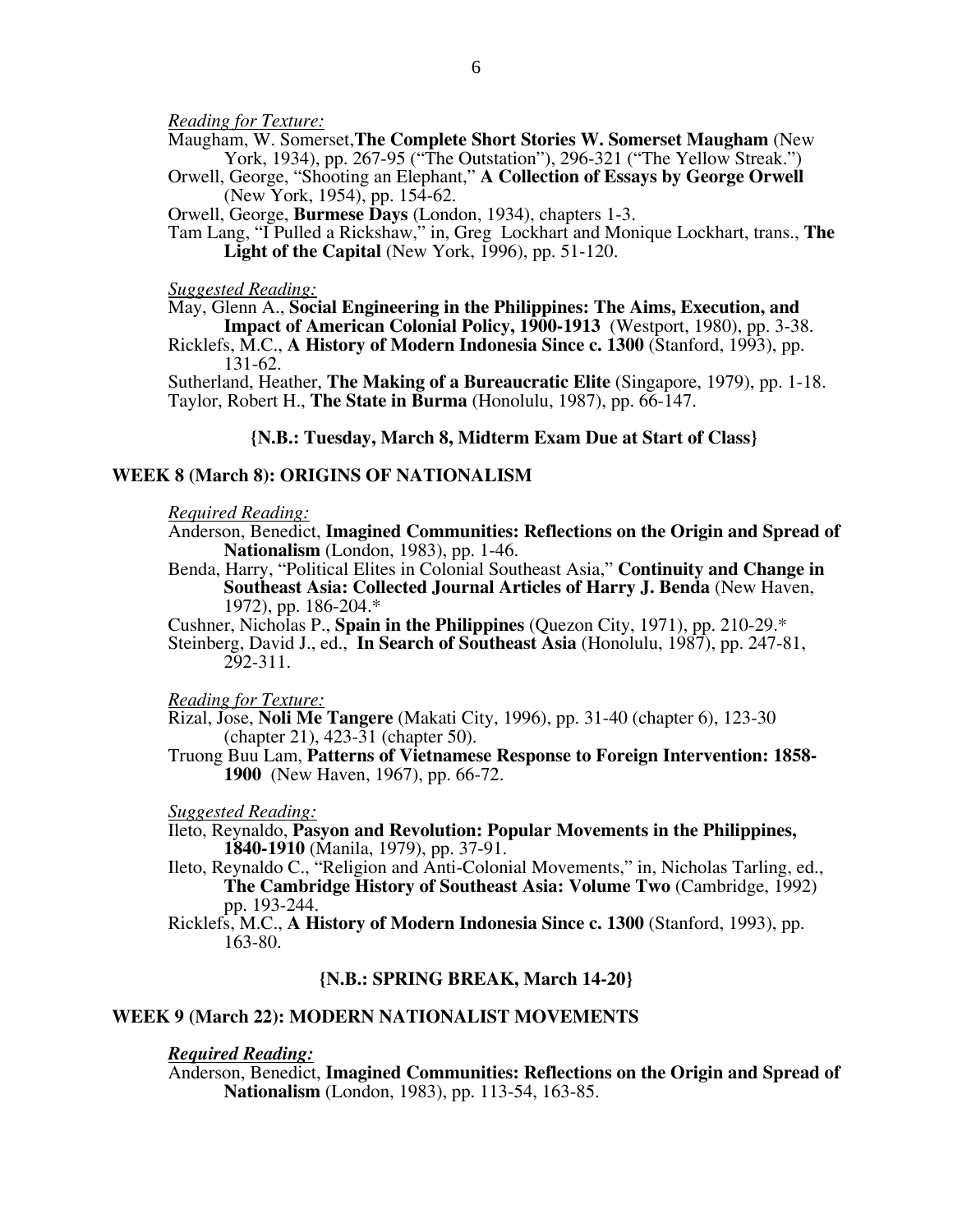Kratoska, Paul, and Ben Batson, "Nationalism and Modernist Reform," in, Nicholas Tarling, ed., **The Cambridge History of Southeast Asia: Volume Two**  (Cambridge, 1992), pp. 245-320.

*Reading for Texture:* 

U Nu, **Saturday's Son: Memoir of the Former Prime Minister of Burma** (New Haven, CT, 1975), pp. 87-101.

*Suggested Reading:* 

- McCoy, Alfred W., "Quezon's Commonwealth: The Emergence of Philippine Authoritarianism," in, Ruby Paredes, ed., **Philippine Colonial Democracy** (New Haven, CT, 1989), pp. 114-60.
- Ricklefs, M.C., **A History of Modern Indonesia Since c. 1300** (Stanford, 1993), pp. 181-95.

Scott, James C., **Moral Economy of the Peasant** (New Haven, CT, 1976), pp. 114-56. Steinberg, David J., ed., **In Search of Southeast Asia** (Honolulu, 1987), pp. 282-91, 312-

## **WEEK 10 (March 29): WORLD WAR II & JAPANESE OCCUPATION**

## *Required Reading:*

- Anderson, Benedict, **Java in a Time of Revolution: Occupation and Resistance, 1944- 46** (Ithaca, NY, 1972), pp. 1-60.\*
- Anderson, B.R. O'G., "Japan: 'The Light of Asia,'" in, Josef Silverstein, ed., **Southeast Asia in World War II: Four Essays** (New Haven, 1966), pp. 13-31.\*
- Benda, Harry J., "The Japanese Interregnum in Southeast Asia," in, Grant Goodman, ed., **Imperial Japan and Asia: A Reassessment** (New York, 1967), pp. 65-79.\*
- McCoy, Alfred, "Introduction," in, Alfred W. McCoy, ed., **Southeast Asia Under Japanese Occupation** (New Haven, CT, 1980), pp. 1-11.\*

Steinberg, David J., ed., **In Search of Southeast Asia** (Honolulu, 1987), pp. 349-55.

*Reading for Texture:* 

Baw Maw, **Breakthrough in Burma** (New Haven, 1968), pp. 51-137.

Keith, Agnes Newton, **Three Came Home** (Boston, 1947), pp. 29-44.

- Tran Van Mai, "Who Committed This Crime," in, Ngo Vinh Long, **Before the Revolution** (New York, 1973), pp. 221-276.
- U Nu, **Saturday's Son: Memoir of the Former Prime Minister of Burma** (New Haven, CT, 1975), pp. 102-34.

- Cheah Boon Kheng, "The Social Impact of the Japanese Occupation of Malaya (1942- 1945)," in, Alfred W. McCoy, ed., **Southeast Asia Under Japanese Occupation** (New Haven, 1980), pp. 91-124.
- Reid, A.J.S., "Indonesia: From Briefcase to Samurai Sword," in, Alfred W. McCoy, ed., **Southeast Asia Under Japanese Occupation** (New Haven, 1980), pp. 16-32.
- Ricklefs, M.C., **A History of Modern Indonesia Since c. 1300** (Stanford, 1993), pp. 199-211.
- Steinberg, David J., "The Philippine 'Collaborators': Survival of an Oligarchy," in, Josef Silverstein, ed., **Southeast Asia in World War II: Four Essays** (New Haven, CT, 1966), pp. 67-86.
- Truong Buu Lam, "Japan and the Disruption of the Vietnamese Nationalist Movement," in, Walter E. Vella, ed., **Aspects of Vietnamese History**(Honolulu, 1973), pp. 237-70.

<sup>45.</sup>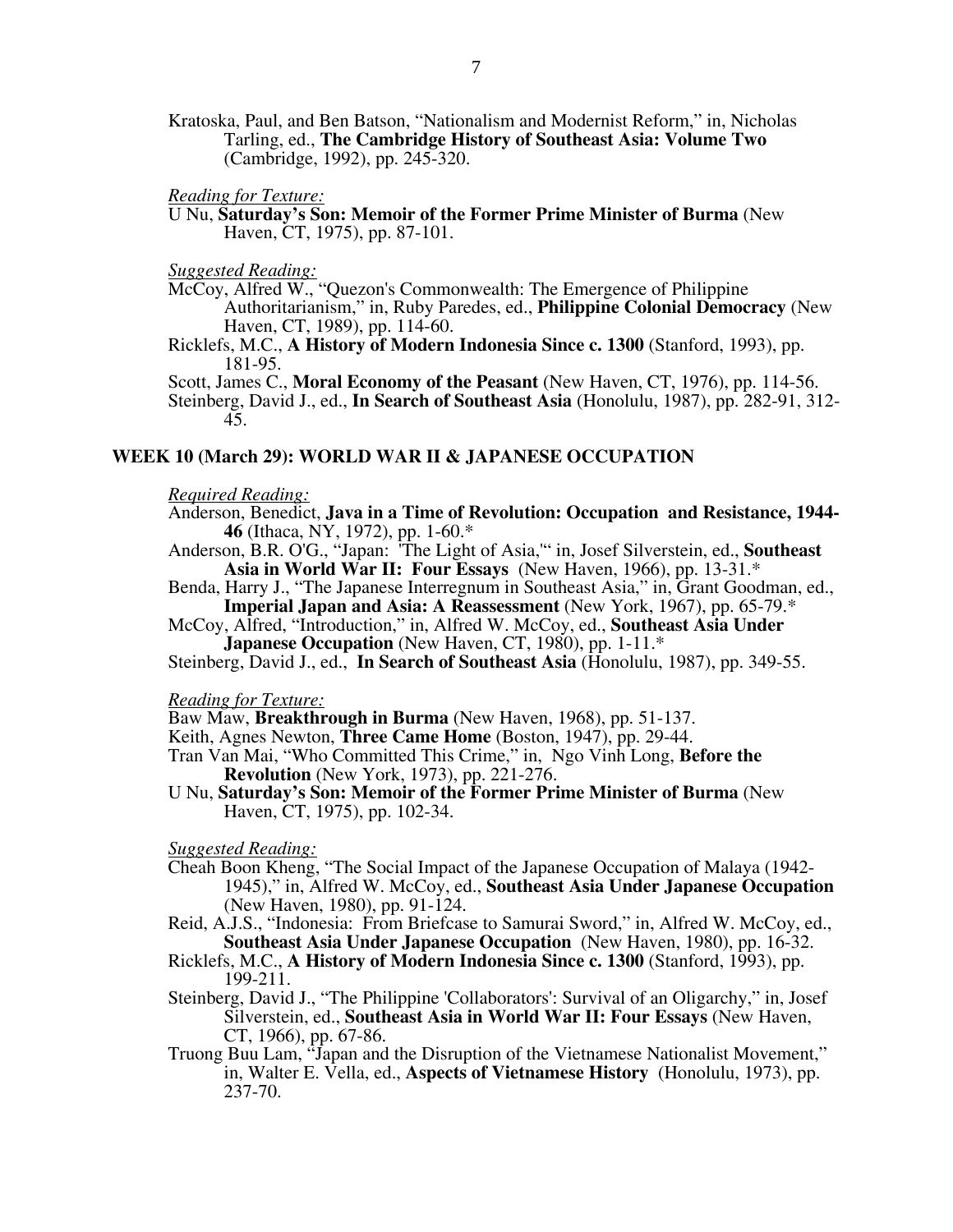## **WEEK 11 (April 5): NATIONAL REVOLUTIONS**

#### *Required Reading:*

- Huynh Kim Khanh, "The Vietnamese August Revolution," **Journal of Asian Studies**  30:4 (1970), pp. 761-82.\*
- Steinberg, David J., ed., **In Search of Southeast Asia** (Honolulu, 1987), pp. 356-73.

#### *Suggested Reading:*

- Anderson, Benedict, **Java in a Time of Revolution: Occupation and Resistance, 1944-46**  (Ithaca, NY, 1972), pp. 125-66.
- Friend, Theodore, **Blue-Eyed Enemy: Japan against the West in Java and Luzon, 1942-1945** (New Haven, CT, 1988), pp. 211-39.
- Marr, David, "World War II and the Vietnamese Revolution," in Alfred W. McCoy, ed., **Southeast Asia Under Japanese Occupation** (New Haven, CT, 1980), pp. 125-51.
- Marr, David, **Vietnam 1945: The Quest for Power** (Berkeley, 1995), pp. 347-401.
- Reid, A.J.S., **The Indonesian Revolution** (Melbourne, 1974), pp. 19-76
- Ricklefs, M.C., **A History of Modern Indonesia Since c. 1300** (Stanford, 1993), pp. 212-33.
- Wolf, Eric R., **Peasant Wars of the Twentieth Century** (New York, 1969), pp. 159- 207.

## **{N.B.: Thursday, April 7, Essay Outlines Due at Start of Class.}**

## **WEEK 12 (April 12): COMMUNIST MOVEMENTS**

#### *Required Reading:*

Fegan, Brian, "The Social History of a Central Luzon Barrio," in, Alfred McCoy & Ed. C. de Jesus, eds., **Philippine Social History** (Honolulu, 1982), pp. 91-130.\*

Kerkvliet, Ben, **The Huk Rebellion** (Berkeley, 1977), pp. 1-25, 110-55.\* Steinberg, David J., ed., **In Search of Southeast Asia** (Honolulu, 1987), pp. 374-86.

*Reading for Texture:* 

Greene, Graham, **The Quiet American** (New York, 1996), chapters 1-5 (Part I).

Lartéguy, Jean, **Yellow Fever** (New York, 1965), pp. 191-276.

Pomeroy, William J., **The Forest** (New York, 1963), pp. 7-44.

Suyin, Han, **And the Rain My Drink** (London, 1956), chapters 1-4 (pp. 11-69).

Taruc, Luis, **Born of the People** (New York, 1954), pp. 17-54.

Truong Nhu Tang, **A Vietcong Memoir: An Inside Account of the Vietnam War and Its Aftermath,** with David Chanoff and Doan Van Toai (New York, 1985), pp. 1- 32, 63-80.

- Duiker, William J., **The Communist Road to Power in Vietnam** (Boulder, 1981), pp. 7- 55.
- Lintner, Bertil, **The Rise and Fall of the Communist Party of Burma** (Ithaca, 1990), pp. 1-54
- Mortimer, Rex, "Traditional Modes and Communist Movements: Change and Protest in Indonesia," in, J.W. Lewis, ed., **Peasant Rebellion and Communist Revolution in Asia** (Stanford, 1974), pp. 99-123.
- Stenson, Michael, "The Ethnic and Urban Bases of the Communist Revolution in Malaya," in, J. Lewis, ed., **Peasant Rebellion and Communist Revolution in Asia** (Stanford, 1974), pp. 125-50.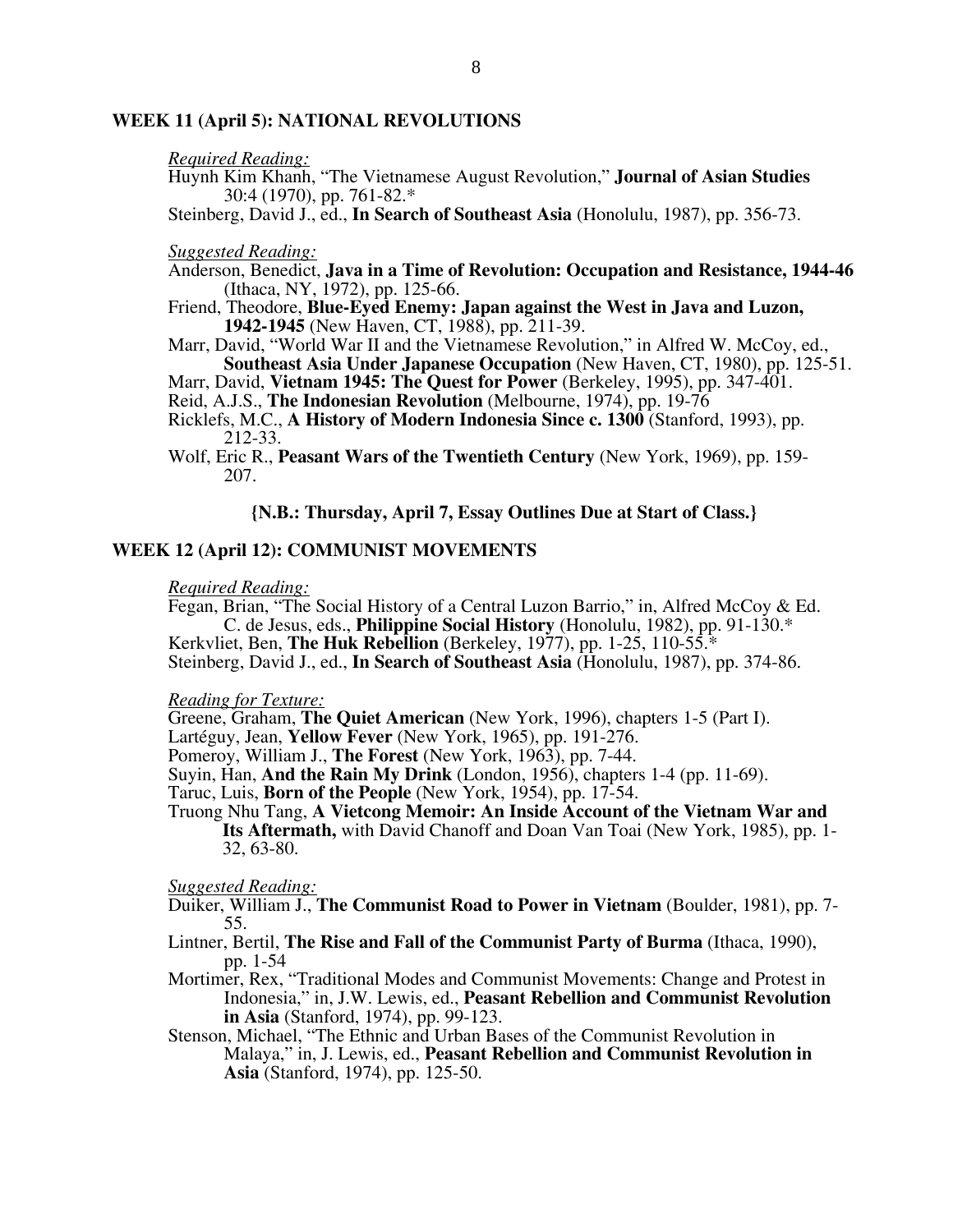## **{N.B.: Tuesday, April 20, Essays Due at Start of Class.}**

## **WEEK 13 (April 19): DECLINE OF DEMOCRACY**

*Required Reading:* 

Crouch, Harold, "The Trend to Authoritarianism: The Post-1945 Period," in, Harry Aveling, ed., **The Development of Indonesian Society** (St. Lucia, Qld., 1979), pp. 166-204.\*

Kingsbury, Damien, **The Politics of Indonesia** (Oxford, 1998), pp. 39-70.\*

Scott, James, "The Erosion of Patron-Client Bonds and Social Change in Southeast Asia," **Journal of Asian Studies** 32:1 (1972), pp. 5-37.\*

Steinberg, David J., ed., **In Search of Southeast Asia** (Honolulu, 1987), pp. 394-404, 418-30, 431-42.

Thompson, Mark R., **The Anti-Marcos Struggle: Personalistic Rule and Democratic Transition in the Philippines** (New Haven, 1995), pp. 15-48.\*

#### *Reading for Texture:*

- Anderson, Benedict R. O'G., and Ruchira Mendiones, eds. and trans*.,* **In the Mirror: Literature and Politics in Siam in the American Era** (Bangkok, 1985), pp. 109-140. (Witthayakon Chiangkun's "As If It had Never Happened"; Lao Khamhon's "You'll Learn Soon Enough.")
- Stewart, Frank, and John H. McGlynn, **Silenced Voices** (Honolulu, 2000), pp. 13-23, 193-198, 203-213 (Ahmad Tohari's "Village Dancer"; Abdul Latief's "I, the Accused"; Seno Gumira Ajidarma's "The Incident.")

*Suggested Reading:* 

- Anderson, Benedict, "Cacique Democracy in the Philippines," **The Spectre of Comparisons: Nationalism, Southeast Asia and the World** (London, 1998), pp.  $192 - 226$ .
- Anderson, Benedict, "Elections in Southeast Asia," **The Spectre of Comparisons: Nationalism, Southeast Asia and the World** (London, 1998), pp. 265-84.
- Hewison, Kevin J., "The State and Capitalist Development in Thailand," in, Richard Higgot & Richard Robison, eds., **Southeast Asia: Essays in the Political Economy of Structural Change** (London, 1985), pp. 266-293.
- Owen, Norman, "Economic and Social Change," in, Nicholas Tarling, ed., **The Cambridge History of Southeast Asia: Volume Two** (Cambridge, 1992), pp. 467-525.
- Ricklefs, M.C., **A History of Modern Indonesia Since c. 1300** (Stanford, 1993), pp. 237-83.

# **WEEK 14 (April 26): DICTATORSHIP**

#### *Required Reading:*

Anderson, Benedict R., "Old State, New Society: Indonesia's New Order in Comparative Historical Perspective," **Journal of Asian Studies** 42 (1983), pp. 477-96.\* Kingsbury, Damien, **The Politics of Indonesia** (Oxford, 1998), pp. 77-98, 198-218.\*

Schwarz, Adam, **A Nation in Waiting: Indonesia in the 1990s** (Boulder, 1994), pp. 24- 48, 133-61.\*

Steinberg, David J., ed., **In Search of Southeast Asia** (Honolulu, 1987), pp. 387-93. Thompson, Mark R., **The Anti-Marcos Struggle: Personalistic Rule and Democratic** 

**Transition in the Philippines** (New Haven, 1995), pp. 49-63.\*

Wurfel, David, **Filipino Politics: Development and Decay** (Ithaca, 1988), pp. 114-53.\*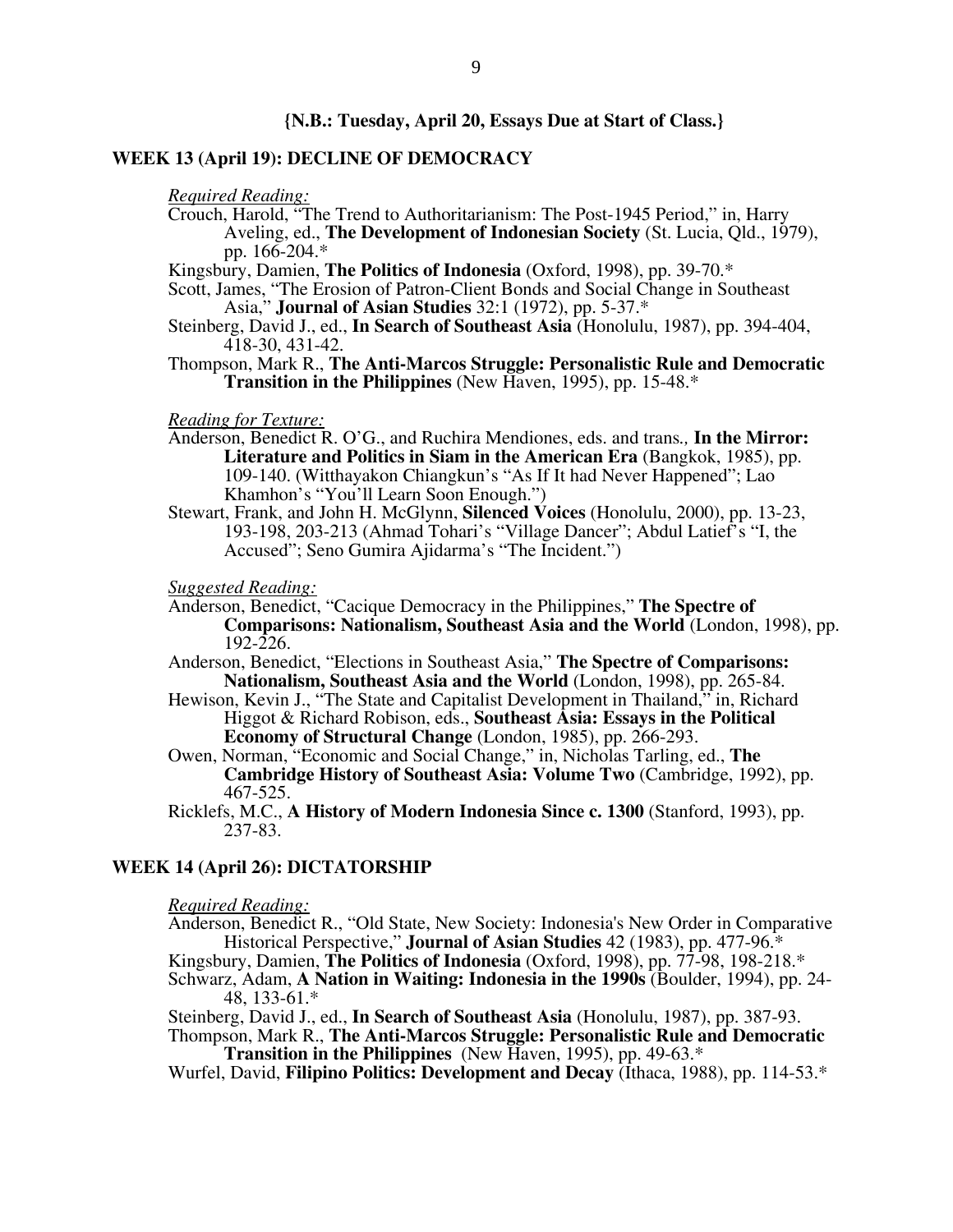*Reading for Texture:* 

- Ali, S. Husin, **Two Faces: Detention without Trial** (Kuala Lumpur, 1996), pp. v-vi, 1- 37, 151-165.
- Roeder, O.G., **The Smiling General: President Soeharto of Indonesia** (Jakarta, 1969), pp. 1-3, 7-45, 93-135, 139-71, 179-89.
- Spence, Hartzell, **Marcos of the Philippines** (Cleveland, 1969), pp. 7-48, 123-93, 298- 324.

## *Suggested Reading:*

- Bresnan, John, **Managing Indonesia: The Modern Political Economy** (New York, 1993), pp. 7-28.
- Emmerson, Donald K., "Understanding the New Order: Bureaucratic Pluralism in Indonesia, **Asian Survey** 23:11 (1983), pp. 1220-1239.
- Ricklefs, M.C., **A History of Modern Indonesia Since c.1300** (Stanford, 1993), pp. 284- 309.
- Robison, Richard, "Class, Capital and the State in New Order Indonesia," in, Richard Higgott & Richard Robison, eds., **Southeast Asia: Essays in the Political Economy of Structural Change** (London, 1985), pp. 295-335.

## **WEEK 15 (May 3): PEOPLE-POWER REVOLUTIONS**

*Required Reading:* 

- Hewison, Kevin, "Emerging Social Forces in Thailand: New Political and Economic Roles," in, Richard Robison and David S.G. Goodman, eds., **The New Rich in Asia: Mobile Phones, McDoncald's and Middle Class Revolution** (London, 1993), pp.137-57.\*
- McCargo, Duncan, **Chamlong Srimuang and the New Thai Politics** (New York, 1997), pp. 19-66, 239-74.\*
- Sidel, John T., "Macet Total: Logics of Circulation and Accumulation in the Demise of Indonesia's New Order," **Indonesia** 66 (October 1998), pp. 159-94.\*
- Thompson, Mark R., **The Anti-Marcos Struggle: Personalistic Rule and Democratic Transition in the Philippines** (New Haven, 1995), pp. 114-61.\*

*Reading for Texture:* 

- Aung San Suu Kyi, **Letters from Burma** (New York, 1996), pp. 3-17, 23-25, 43-45, 71- 81, 107-109, 119-129, 135-137, 147-157, 179-197, 203-209.
- Pascal Khoo Thwe, **From the Land of the Green Ghosts: A Burmese Odyssey** (New York, 2002), pp. 155-213.

*Suggested Reading:* 

Anderson, Benedict, "Withdrawal Symptoms," **The Spectre of Comparisons: Nationalism, Southeast Asia and the World** (London, 1998), pp. 139-173.

- Emmerson, Donald K., "Exit and Aftermath: The Crisis of 1997-98," in, Donald K. Emmerson, ed., **Indonesia Beyond Suharto: Polity, Economy, Society, Transition** (Armonk, NY, 1999), pp. 295-343.
- Hedman, Eva-Lotta E. and John T. Sidel, **Philippine Politics and Society in the Twentieth Century** (London, 2000), pp. 13-29.

McCoy, Alfred W., **Closer Than Brothers: Manhood at the Philippine Military Academy** (New Haven, 1999), chapter 7.

Wurfel, David, **Filipino Politics: Development and Decay** (Ithaca, 1988), pp. 233-324.

**{N.B.: Final Examination at 7:45 a.m. Sunday, May 8}**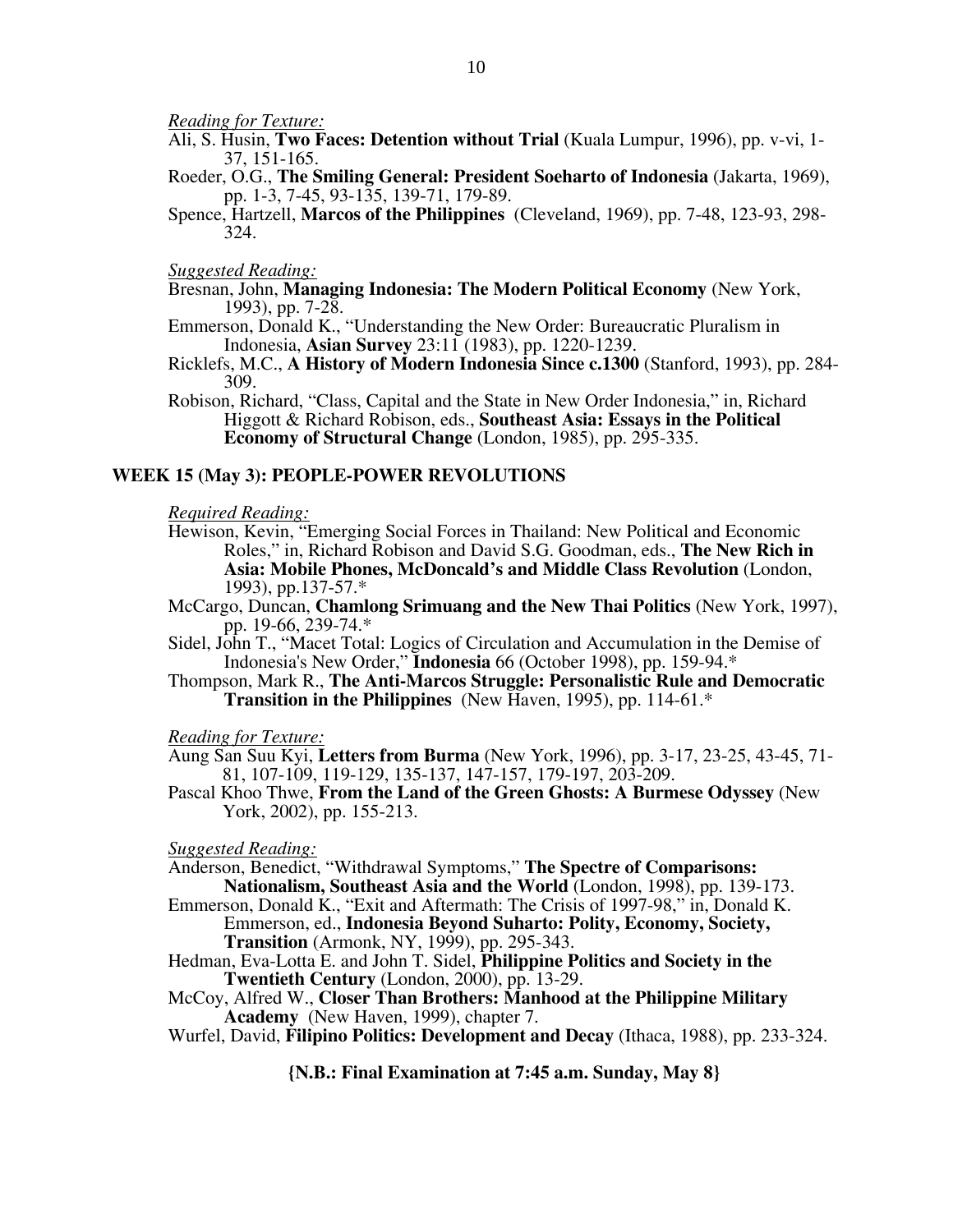# **IV. ESSAY TOPICS:-**

1.) Analyze the impact of export agriculture upon the emergence of the modern Filipino elite in the 19th and 20th centuries.

2.) Discuss the historical causality of the outbreak and defeat of the Philippine Revolution of 1896.

3.) Explain the factors underlying the Filipinos unique allegiance to its colonial power, the United States, during World War II.

4.) Would you agree with Benedict Kerkvliet that the Huk peasant rebellion after World War II can be traced largely to the decline of patron-client relations, or did it spring from more complex factors?

5.) Assess the impact of American colonialism upon Philippine society and politics.

6.) Analyze the impact of the culture system upon Java in the 19th and early 20th centuries.

7.) Explain the rise of secular nationalism in Indonesia before and during World War II, and assess its success in achieving its goals.

8.) Explain the impact of the Japanese occupation on Indonesia in terms of social, economic and political change.

9.) Analyze the factors underlying Indonesia's m ove from parliamentary democracy to military dictatorship in the two decades after World War II.

10.) Can the events of September 1965 in Indonesia be interpreted as a failed communist coup?

11.) Analyze the reasons for the failure of armed communist uprisings by the Malayan Communist Party and the Philippine Huks.

12.) Would it be correct to style Thailand's Chakri dynasty from 1782 to 1850 as a typical Hindu-Buddhist mainland Southeast Asian state?

13.) Is it right to call Mongkut (1851-1868) a "modern" monarch in contrast to his predecessors?

14.) In what sense did the reforms of King Chulalongkorn lead to the "Revolution" of 1932?

15.) Why did the military dominate the Thai government from the 1930s to the 1970s?

16.) Were pre-colonial states in Southeast Asia "feudal," "oriental despotisms," "segmental states" or something else?

17.) Drawing evidence from two or more countries and using appropriate theory, analyze the impact of colonial rule on the evolution of the modern Southeast Asian state since World War II.

18.) Compare the conditions of slavery in Siam with those in the Sulu Sultanate.

19.) Compare the character of nationalist opposition to colonialism in any two Southeast Asian colonies.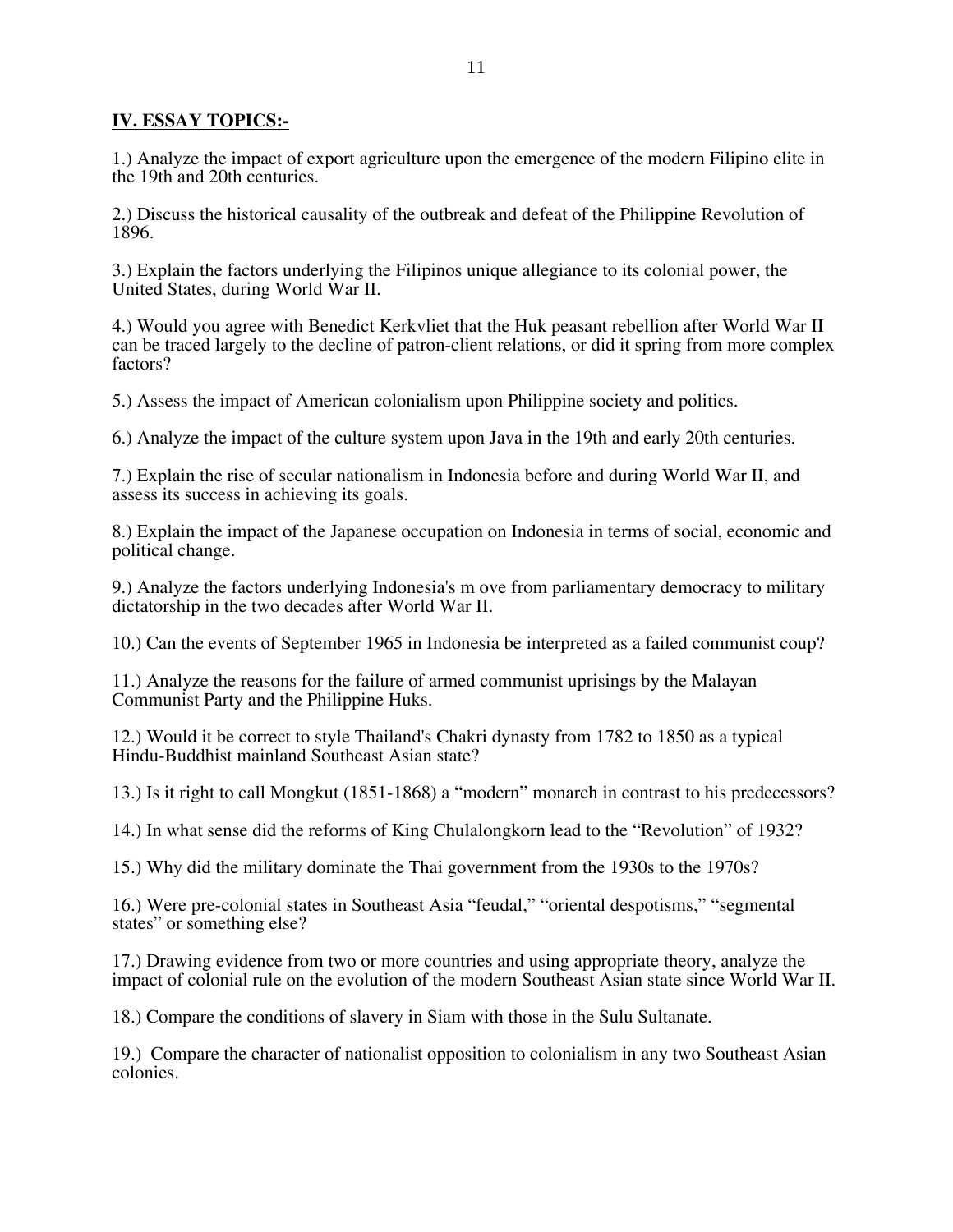20.) Compare the reasons for the failure of the communist parties in postwar Indonesia and the Philippines.

21.) Analyze the difference in the impact of export agriculture upon peasant societies in Central Luzon and Lower Burma.

22.) In what way did the Japanese occupation during World II transform Southeast Asian political history? Draw your evidence from across the region, or compare any two or three countries.

23.) Compare the economic and political impact of Dutch colonialism on Indonesia with Spanish and American colonialism upon the Philippines.

24.) Explain the persistence of authoritarian rule in Indonesia, the Philippines, and Thailand.

25.) Compare the character of authoritarian leadership in postwar Indonesia and the Philippines, and explain why Suharto's rule proved much more tenacious than Marcos's.

26.) Explain the causality underlying the mass urban uprisings against authoritarian rule in the Philippines (1986), Thailand (1991), and Indonesia (1998).

# **V. BASIC SKILLS FOR HISTORY COURSES:**

1.) *Learning Basic Skills:* Aside from some basic understanding of this region's history, the main objective of this course is to teach certain basic research, writing, and analytical skills. In lectures and discussion sections, we will try to improve skills essential to success in most liberal arts courses.

a.) *Definitions:* Much of the conceptual content in liberal arts courses is encapsulated and conveyed through a limited number of basic terms that must be defined to be understood. Hence, we will seek to help you learn to identify such conceptual terms and define them.

b.) *Questions:* Most students approach the study of history as a pursuit of answers, while many professional historians often view their discipline as a search for better questions. This course will try to make students more aware of the nature and construction of historical questions. c.) *Reading:* Faced with a mass of information, students must learn to

read both intensively and extensively-summarizing key theses and skimming a range of sources for evidence.

d.) *Argument:* As you write, you must try to be self-conscious in the construction of your argument.

> 1.) *Thesis:* Define your question and form a thesis to answer it. 2.) *Evidence:* Learn the nature of appropriate evidence to defend your thesis.

3.) *Illustration:* Illustrate your evidence with specific examples appropriate in kind and quality to your thesis.

4.) *Correspondence:* Seek a close correspondence of thesis and evidence.

e.) *Comparison:* After learning to summarize individual arguments, students should learn to compare-both the theses of contradictory arguments and parallel historical cases.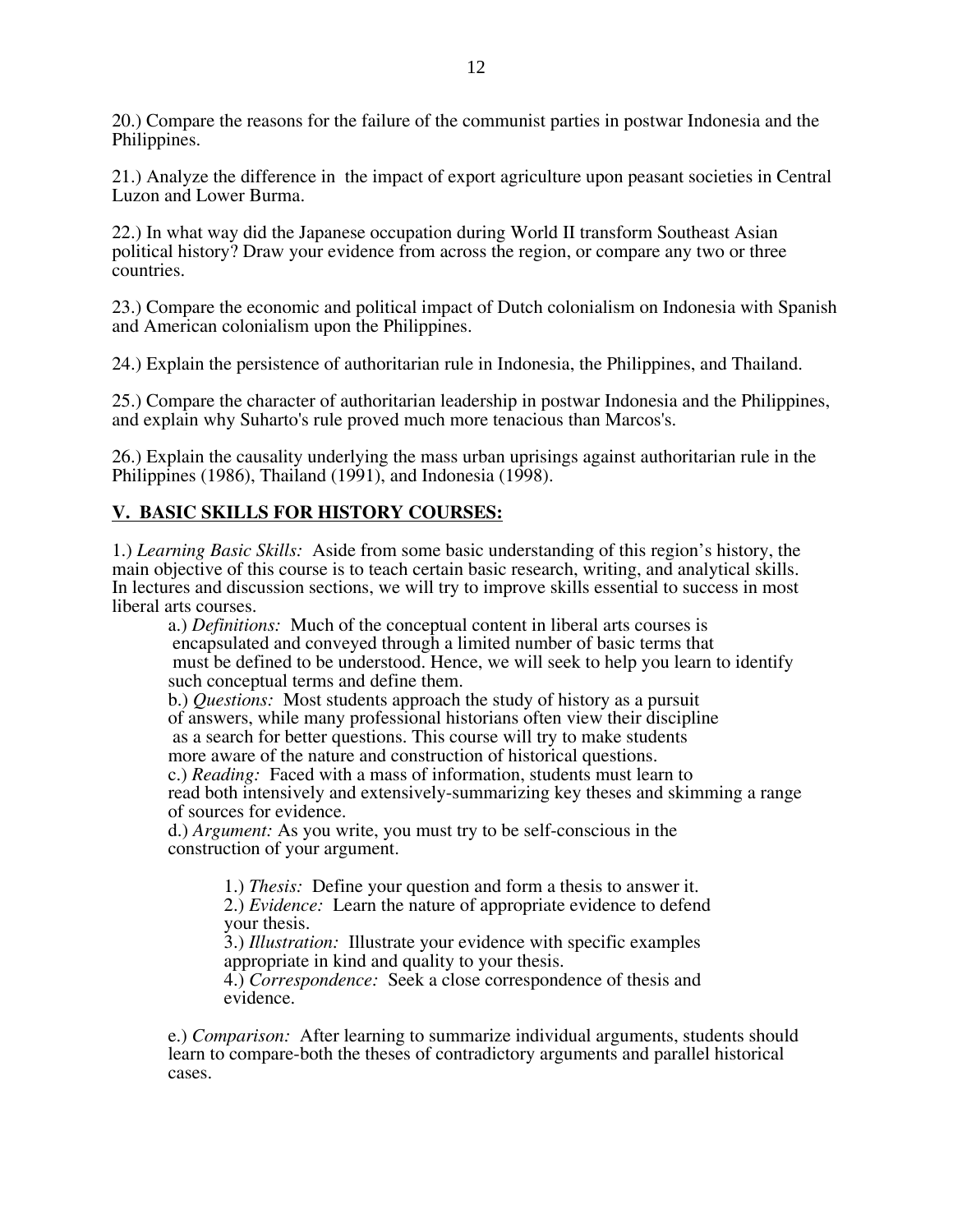## **VI. HOW TO WRITE A RESEARCH ESSAY**:

- 1.) *Prose:* 
	- a.) Procedure:

1.) By hand write out an outline of about 2 pages for a 10 to 15 page essay. Each projected paragraph in the essay should be a line in your outline.

2.) Write a first draft. If using a personal computer, there is a very real possibility that it will read like a long, chatty letter home, not a major research essay.

3.) Reading aloud to yourself, if necessary, edit the prose and produce a second draft.

b.) Sentences:

1.) Each sentence should be a complete sentence with subject, verb, and direct object.

2.) Vary your sentences to include short periodic sentences; simple compound sentences; compound sentences with clauses in

apposition; and longer sentences communicating detail.

c.) Paragraphs:

1.) Start your paragraph with "topic sentence"--that is, a periodic or compound sentence stating the basic message of this particular paragraph.

2.) Varying your sentence structure, elaborate and expand this

theme into a fully developed paragraph.

3.) Within the paragraph, try to link your sentences so that they flow from one to another.

4.) Paragraphs should not be too long. If you need a crude guide,

have 3 to a page, or 8 to 10 typed lines each.

d.) Aspire to style:

1.) There is a music--with melody and rhythm--to your writing. Sensitize your mind's ear to the music of prose and try to make your own word music. Try to make your writing an expression of your inner voice.

2.) As in all forms of social discourse, there is an appropriate style for an academic essay.

- a.) Use a formal voice-not ponderous, just formal.
- b.) Avoid contractions (can't, didn't).
- c.) Avoid colloquialisms.
- 3.) In short, adopt a tone or voice somewhere between the chatty

colloquial and the ponderously formal.

2.) *Argument:* 

a.) Overall structure: Every scientific report, whether natural or social, has three basic elements--the problem/hypothesis, the evidence/argument, and the conclusion. To summarize very broadly, the introduction asks a question and poses a hypothesis, the argument arrays evidence to explore that hypothesis, and the conclusion reflects on the original hypothesis in light of the evidence presented.

 Of these three elements, the opening formulation of an hypothesis is, by far, the most difficult. In your opening paragraph, try to stand back from the dense mass of material you have read and articulate a thesis, which usually explains causality (why events occurred) or analyzes significance (the particular import of an event or a pattern of events). Then identify the factors, topics, or elements that you will explore to test your thesis. Ideally, these factors should serve as a broad outline of the topics that you will explore in the next section of your essay, the argument/evidence. Here are some further reflections on each of these sections:

- 1.) The Problem: In your introduction, state the problem clearly.
	- a.) If necessary, you should give your definition of any key terms that require a specific usage (e.g., "revolution.")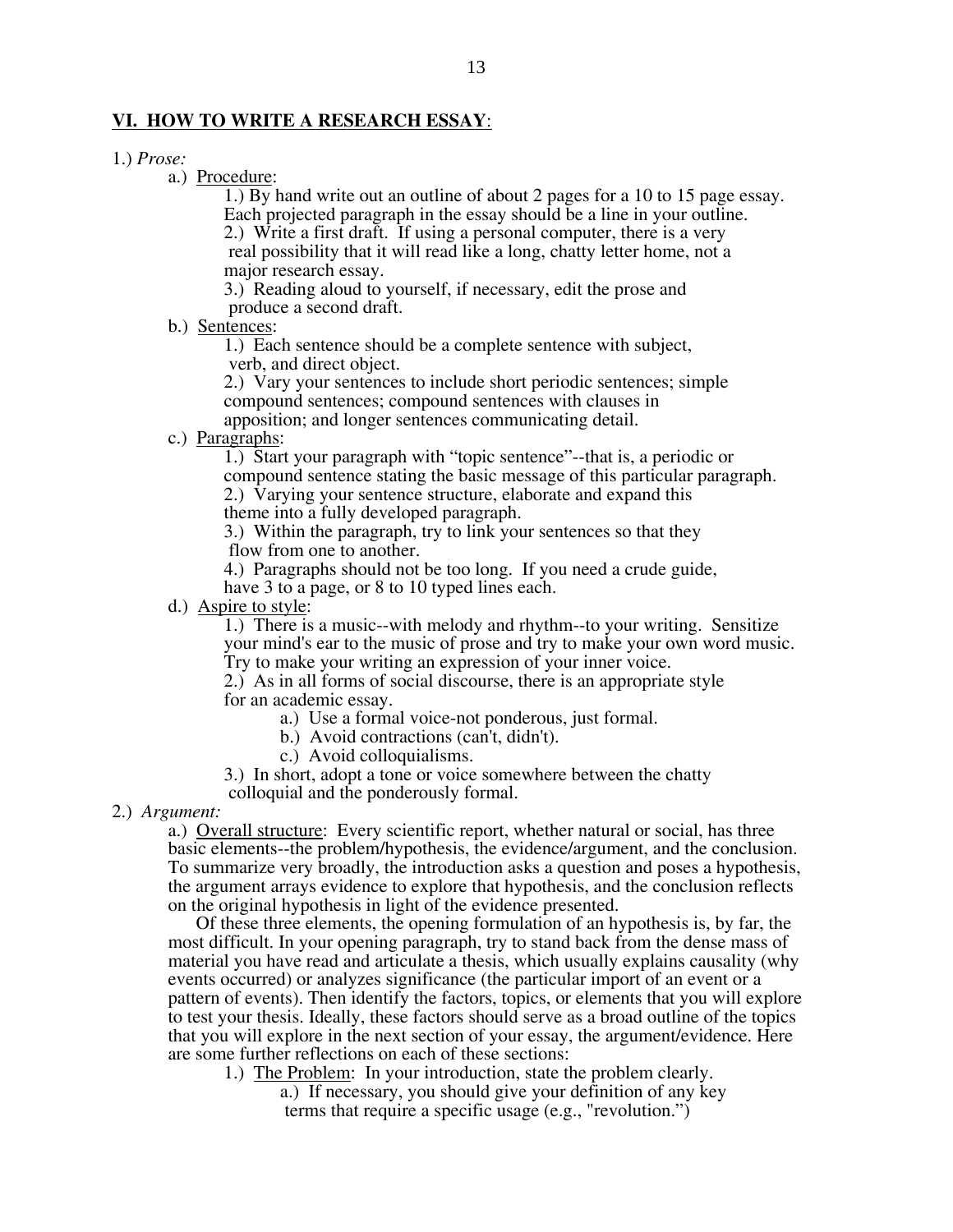b.) In stating your problem, refer to the literature in the syllabus.

c.) A standard and often effective device is to identify two differing schools of thought about a single problem.

d.) Make sure you are examining the main point, not a minor side issue.

2.) The Evidence: In the middle part of your essay, you must present evidence—in logical order—to deal with the problem posed at the beginning of your essay. Be specific-give the reader brief narratives of an event, or provide some statistical evidence.

3.) The Conclusion: In the final page or two of your essay, reflect on the problem as stated in the introduction in light of the evidence you presented in the middle part of the essay. Stretch the data you present for clarity, but do not exaggerate or over-extend the usefulness of your data.

b.) Level of Argument: It is difficult to spell out in precise terms what I mean by "level of argument."

1.) To overstate the case, you should not deal with the question of "the impact of French colonialism in the Mekong Delta" by probing the problem of whether "the French made life in Vietnam happier for the natives."

2.) How do you define an appropriate question and level of analysis? Simple. You can sensitize yourself to the question by reading several sources with diverse viewpoints and approaches.

c.) Nature of History Questions: In courses such as this one, history involves the study of change in large-scale human communities, societies and nations, over time. Most history essays ask you to understand or explain two aspects of change—events and their causes, or, simply, what happened and why it happened. Thus, most history questions ask you to explain elements of the following:

1.) In a limited period of time, explain the factors underlying a given event. Why did that event happen?

2.) Explain the impact that an event, such as a war or revolution, had upon a human community within a period succeeding the actual event.

3.) Over a longer period of time, explain how and why complex communities changed in a given way.

# 3.) *Sources/Research:*

a.) Need to Read:

1.) Like most essays, a history term paper is a distillation of its author's reading and reflections upon the subject at hand. The quality of an essay's expression and analysis reflects, subtly but ineluctably, the depth and diversity of its author's reading.

2.) Conversely, if you do not read, then you cannot have anything of any substance to say on a subject.

b.) Basic Format:

1.) Assuming three paragraphs per page, you should have one source note per paragraph.

2.) Every idea that is not your own and every major body of data you use in your essay should be sourced. In particular, quotations must be sourced.

3.) You may use end notes or footnotes in the following format:

Alfred W. McCoy, ed., *Southeast Asia Since 1800* (Madison: University of Wisconsin Press, 1989), pp. 34-5.